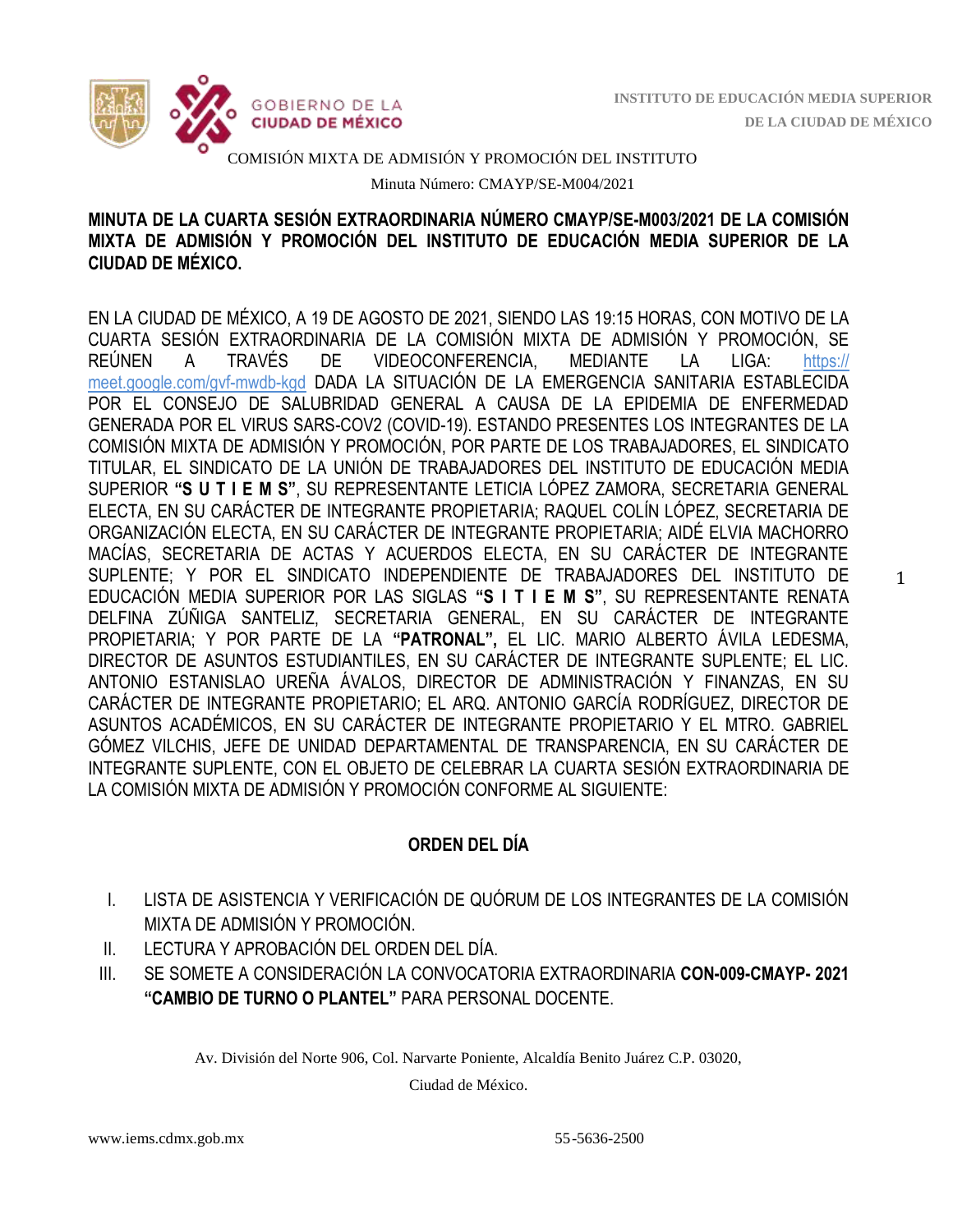

COMISIÓN MIXTA DE ADMISIÓN Y PROMOCIÓN DEL INSTITUTO

Minuta Número: CMAYP/SE-M004/2021

# IV. SE SOMETE A CONSIDERACIÓN LA CONVOCATORIA EXTRAORDINARIA **CON-010-CMAYP-2021**  PARA **"CAMBIO DE TURNO Y/O PLANTEL"** PARA PERSONAL ADMINISTRATIVO

#### **M I N U T A**

**PRIMERO. -** DE ACUERDO CON LA LISTA DE ASISTENCIA DE LOS INTEGRANTES DE LA COMISIÓN, EXISTE QUÓRUM LEGAL VÁLIDO PARA LLEVAR A CABO LA CUARTA SESIÓN EXTRAORDINARIA DE LA COMISIÓN MIXTA DE ADMISIÓN Y PROMOCIÓN.

**SEGUNDO. -** PREVIA LECTURA SE APRUEBA EL ORDEN DEL DÍA PROPUESTO POR LOS **INTEGRANTES** 

**TERCERO. –** LOS INTEGRANTES DE LA COMISIÓN MIXTA DE ADMISIÓN Y PROMOCIÓN APRUEBAN EN TODAS Y CADA UNA DE SUS PARTES LA CONVOCATORIA **CON-009-CMAYP-2021,** LO ANTERIOR PARA TODOS LOS EFECTOS ADMINISTRATIVOS CORRESPONDIENTES.

**CUARTO. –** LOS INTEGRANTES DE LA COMISIÓN MIXTA DE ADMISIÓN Y PROMOCIÓN APRUEBAN EN TODAS Y CADA UNA DE SUS PARTES LA CONVOCATORIA **CON-010-CMAYP-2021,** LO ANTERIOR PARA TODOS LOS EFECTOS ADMINISTRATIVOS CORRESPONDIENTES.

**QUINTO. -** LOS ACUERDOS TOMADOS EN LA PRESENTE SESIÓN, SON VÁLIDOS Y SURTIRÁN SUS EFECTOS LEGALES Y JURÍDICOS EN TÉRMINOS DE LO DISPUESTO POR EL NUMERAL TERCERO, PÁRRAFOS SÉPTIMO Y OCTAVO DEL "ACUERDO POR EL QUE SE AUTORIZA EL USO DE MEDIOS REMOTOS TECNOLÓGICOS DE COMUNICACIÓN COMO MEDIOS OFICIALES PARA CONTINUAR CON LAS FUNCIONES ESENCIALES Y SE ESTABLECEN MEDIDAS PARA LA CELEBRACIÓN DE LAS SESIONES DE LOS ÓRGANOS COLEGIADOS EN LAS DEPENDENCIAS, ÓRGANOS DESCONCENTRADOS, ENTIDADES DE LA ADMINISTRACIÓN PÚBLICA Y ALCALDÍAS DE LA CIUDAD DE MÉXICO, CON MOTIVO DE LA EMERGENCIA SANITARIA POR CAUSA DE FUERZA MAYOR DEL CONSEJO DE SALUD DE LA CIUDAD DE MÉXICO", PUBLICADO EN LA GACETA OFICIAL DE LA CIUDAD DE MÉXICO EL 06 DE ABRIL DE 2020.

**SEXTO. -** AGOTADOS EN SU TOTALIDAD LOS ASUNTOS DEL ORDEN DEL DÍA, LOS INTEGRANTES DE LA COMISIÓN EXPRESARON SU CONSENTIMIENTO SIN MEDIAR ALGÚN VICIO DE LA VOLUNTAD RESPECTO DE LA MINUTA EMITIDA, LA QUE SURTIRÁ SUS EFECTOS LEGALES A PARTIR DE SU PUBLICACIÓN EN LA PÁGINA OFICIAL DEL INSTITUTO DE CONFORMIDAD CON EL NUMERAL QUINTO DE LA PRESENTE MINUTA, Y LAS FIRMAS AUTÓGRAFAS DE LOS QUE EN ELLA INTERVINIERON SE ASENTARAN UNA VEZ TERMINADA LA EMERGENCIA SANITARIA.

Av. División del Norte 906, Col. Narvarte Poniente, Alcaldía Benito Juárez C.P. 03020,

-----------------------------------------------------------------------------------------------------------------------------------------------------

Ciudad de México.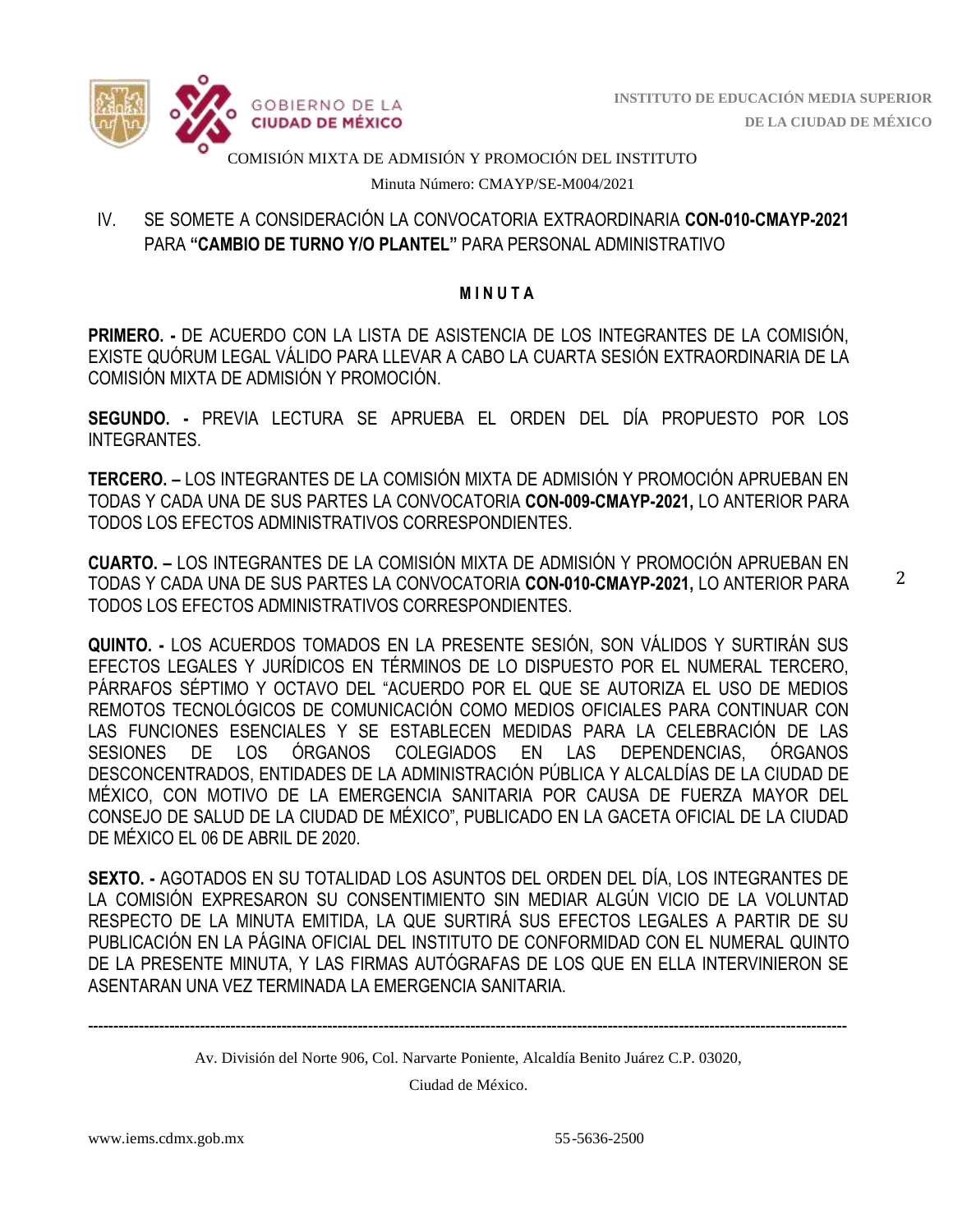

 **INSTITUTO DE EDUCACIÓN MEDIA SUPERIOR DE LA CIUDAD DE MÉXICO**

#### COMISIÓN MIXTA DE ADMISIÓN Y PROMOCIÓN DEL INSTITUTO

Minuta Número: CMAYP/SE-M004/2021

ESTE DOCUMENTO SE CONCLUYE SIENDO LAS 21:35 HORAS DEL 19 DE AGOSTO DE 2021 ---------------- -----------------------------------------------------------------------------------------------------------------------------------------------------

**FIRMAN LAS PARTES**

## **POR PARTE DE LOS TRABAJADORES DEL IEMSCDMX**

# **LETICIA LÓPEZ ZAMORA RENATA DELFINA ZÚÑIGA SANTELIZ**

INTEGRANTE PROPIETARIA SECRETARIA GENERAL ELECTA DEL SINDICATO DE LA UNIÓN DE TRABAJADORES DEL INSTITUTO DE EDUCACIÓN MEDIA SUPERIOR (SUTIEMS)

INTEGRANTE PROPIETARIA SECRETARIA GENERAL DEL SINDICATO INDEPENDIENTE DE TRABAJADORES DEL INSTITUTO DE EDUCACIÓN MEDIA SUPERIOR (SITIEMS)

## **RAQUEL COLÍN LÓPEZ AIDÉ ELVIA MACHORRO MACÍAS**

INTEGRANTE PROPIETARIA SECRETARIA DE ORGANIZACIÓN ELECTA DEL SINDICATO DE LA UNIÓN DE TRABAJADORES DEL INSTITUTO DE EDUCACIÓN MEDIA SUPERIOR (SUTIEMS)

INTEGRANTE SUPLENTE SECRETARIA DE ACTAS Y ACUERDOS ELECTA DEL SINDICATO DE LA UNIÓN DE TRABAJADORES DEL INSTITUTO DE EDUCACIÓN MEDIA SUPERIOR (SUTIEMS)

Av. División del Norte 906, Col. Narvarte Poniente, Alcaldía Benito Juárez C.P. 03020, Ciudad de México.